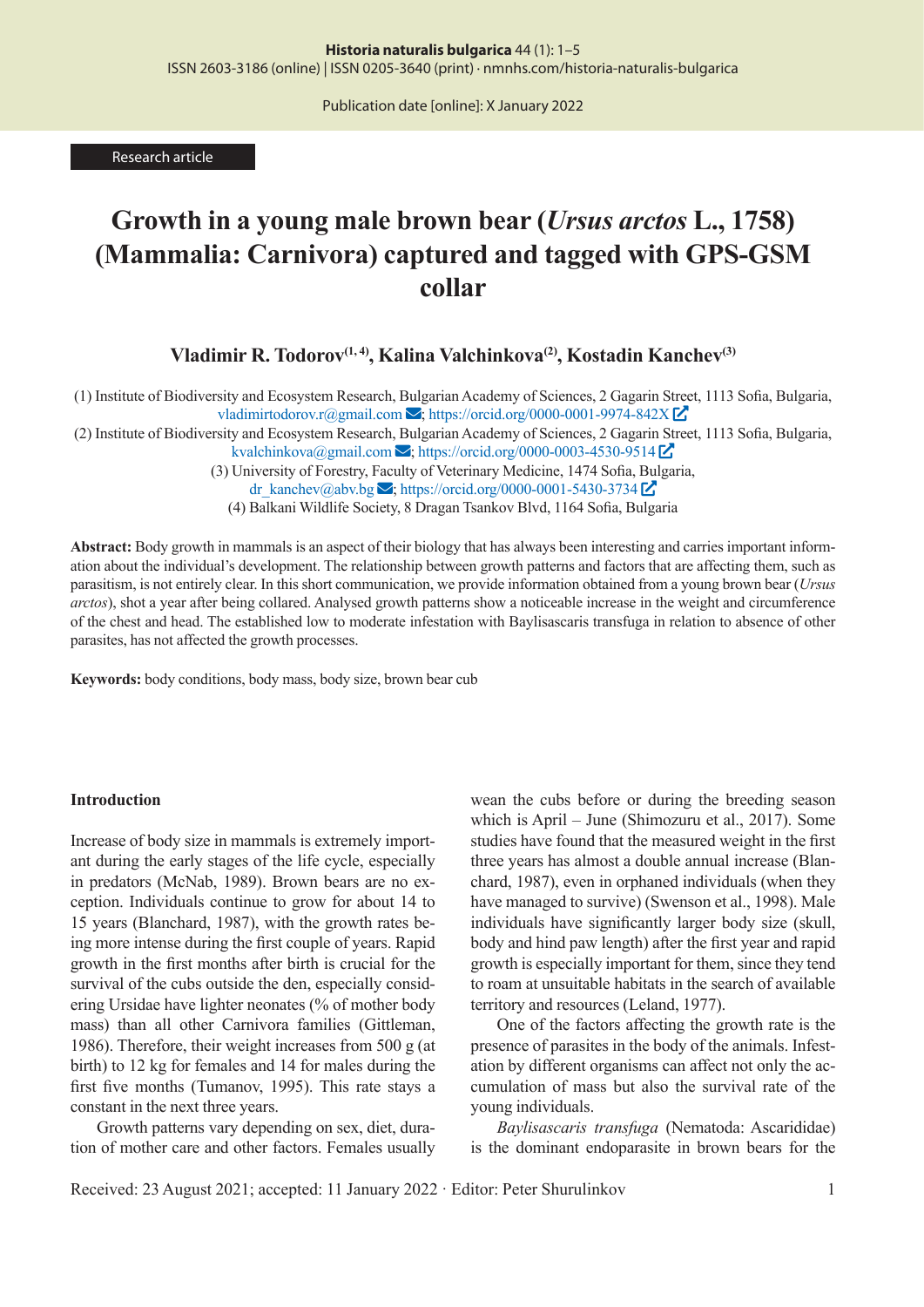Vladimir R. Todorov, Kalina Valchinkova, Kostadin Kanchev

past few years in various countries like Slovakia, Romania, Poland and Italy (Borka-Vitalis et al., 2017; De Ambrogi et al., 2011; Gawor et al., 2017; Orosova et al., 2016; Štrkolcova et al., 2018). It is also the leading nematode species in European wild bears (Rigg & Adamec, 2007). Zoonotic potential (human larva migrans syndrome) of this nematode species increases its significance as parasitic pathogen from wildlife (Kazacos, 2016). *B. transfuga* is highly infectious parasite and studies have shown that 50–100% of bears harbour it, including cubs that can get heavily infected (Foster et al., 2011; Sprent, 1968). Heavy infestation can even lead to death (Testini et al., 2011).

## **Material and methods**

## Study area

Stara Planina Mountains is a home to one of the two large subpopulations of brown bears in Bulgaria. Approximately 100 bears inhabit that region, according to data from the annual national monitoring of the species (Executive Environmental Agency (Ministry of Environment and Water), 2016). Abundance of resources and suitable terrain are a prerequisite for the northern side of the mountain to have a higher bear density. The presence of forestry and hunting enterprises, which have higher level of security and provide additional food, is possibly another factor for the suitability of the territory. Parts of the study area falls within the borders of the largest national park in Bulgaria (Central Balkan), where some of the largest old-growth beech forests in Eastern Europe can be found (CB Administration, 2019).

## First measurement

During the capture, two standard Aldrich snares (Aldrich Snare Co., Washington) were used, forming a trapline and placed near a tree with bait on it. MMS camera-traps (Ltl Acorn/ model LTL5210-MG) were used as capture alert system during the night, to minimise the bear stay in the trap. This made the process of capturing to be around 40 min. from the first picture alerting the animal is in the trap to first dart.

The collared bear (CB9) was a second-year cub, led by his mother (present at the capture site). It was captured on 2 November 2016 on State Hunting Enterprises (SHE) Rusalkas' feeding station, also called "Gorna Marishnitsa". Upon capture, the bear was immobilised with Teledart CO2 injection gun from a car using a Tiletamine/Zolazepam (Zoletil Virbac 50; 5 mg/kg) (Arnemo & Fahlman, 2007). Due to a fast recovery from sedation (28 min.) only 9 measures were taken (Fig. 1): mass, body length, head length, neck circumference, hear circumference, chest circumference, width of left front food, width of left hind foot, length of hind pad without claws.

The bear cub was marked with GPS-GSM collar Followit (Tellus GPS Medium Plus, Followit, Lindesberg AB, Sweden). The collar worked properly until the 1 September 2017 (1130 fixes).

### Second measurement

The second measurement was performed one year and 20 days after the tagging. On 23 November 2017, CB9 carcass was found in the area of Kartala located near the village of Enina, at 43 km (by air) southeast from the core area of its home range. The individual had been shot dead and the body was in extremely preserved state. There was a layer of snow covering the corpse, which indicates that the death occurred before the last snowfall on 18 November 2017. Thirty measurements were taken (Table 1).

## Helminthological study

Partial helminthological necropsy was performed on the bear's carcass. All parts of gastrointestinal (GI) tract, internal visceral organs and diaphragm striated muscle sample were obtained for helminthological examination. Fecal sample taken from the rectum was tested for the presence of parasitic sexual products (eggs and oocysts) by salt and Sheather's flotation tests (Zayac & Conboy, 2012).

## **Results and discussion**

The results of the measurements confirm the previous observations of extremely fast body growth in brown bears during the first years of their lives. Weight gain is almost double between two measurements (92.2 %). High degree of skeletal growth is also present – head circumference (21.7 %), chest circumference 31.5 %),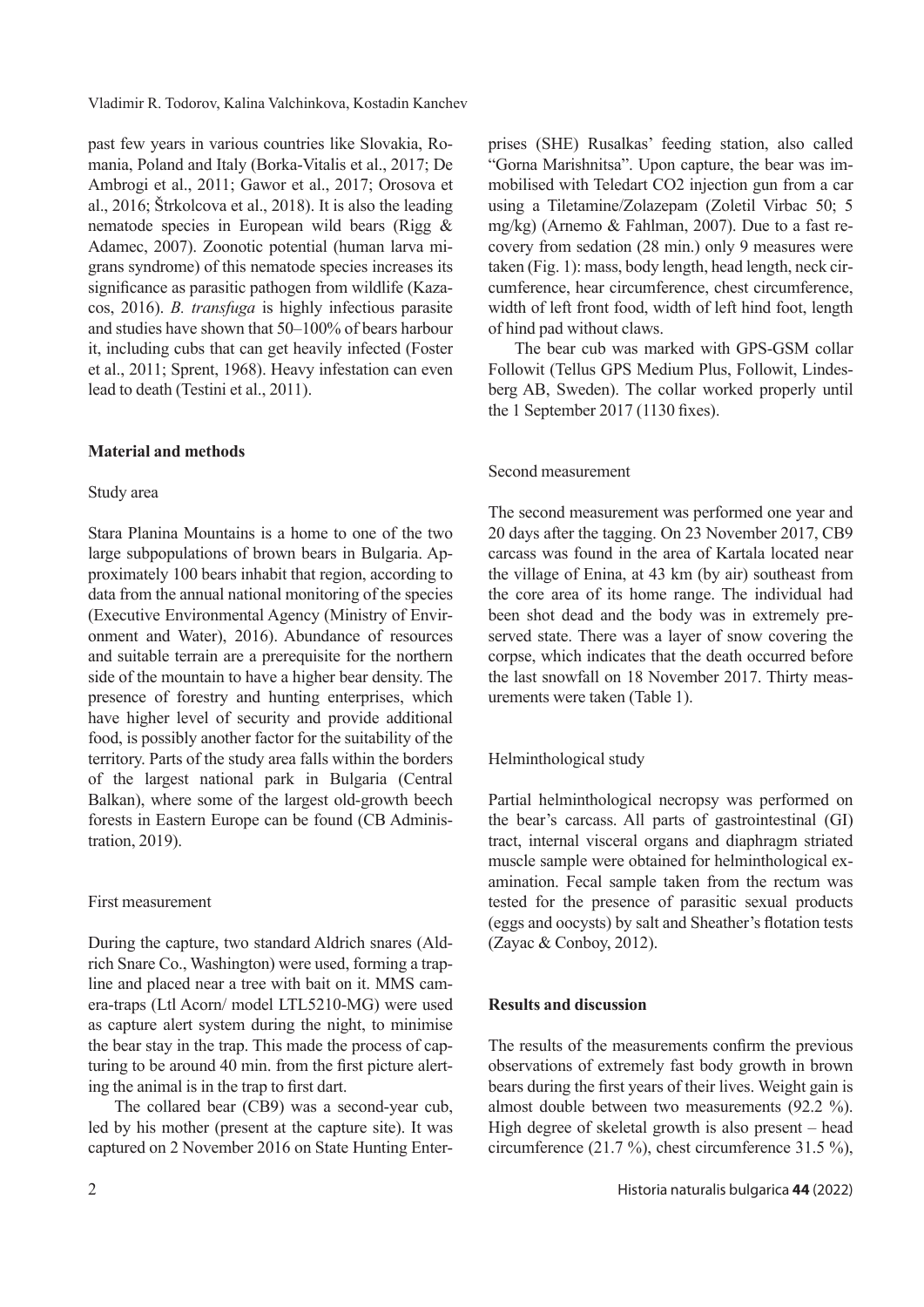

Growth in a young male brown bear captured and tagged with GPS-GSM collar

Fig. 1. Comparison of measurements between the two captures.

Table 1. Second body measurements.

| <b>Measurement type</b>        | <b>Measurement</b> (cm) | <b>Measurement type</b>                         | <b>Measurement</b> (cm) |
|--------------------------------|-------------------------|-------------------------------------------------|-------------------------|
| Tail length                    | 9                       | Front foot. Left.<br>Length with Central Claw   | 14                      |
| Shoulder height                | 82                      | Front foot. Left.<br>Length with pad (no claw)  | 17                      |
| Distance from eye to nose      | 12.5                    | Front foot. Left.<br>Length of Central Claw     | 4.5                     |
| Distance between ears          | 16                      | Front foot. Right. Width                        | 12                      |
| Head width                     | 21                      | Front foot. Right. Length                       | 9                       |
| Length of ear LEFT             | 11                      | Front foot. Right.<br>Length with Central Claw  | 13                      |
| Length of ear RIGHT            | 12                      | Front foot. Right.<br>Length with pad (no claw) | 18                      |
| <b>Tooth wear Canines</b>      | $4-4C$                  | Front foot.<br>Right. Length of Central Claw    | 5                       |
| <b>Tooth wear Incisors</b>     | $6-6I$                  | Hind foot. Left. Length                         | 20                      |
| Length canines. Upper left     | 33                      | Hind foot. Left.<br>Length with Central Claw    | 21.5                    |
| Length canines. Upper right    | 34                      | Hind foot. Left.<br>Length of Central Claw      | $\overline{2}$          |
| Length canines. Lower left     | 31                      | Hind foot. Right. Width                         | 11                      |
| Length canines. Lower right    | 30                      | Hind foot. Right. Length                        | 20                      |
| Distance between canines UPPER | 61                      | Hind foot. Right.<br>Length with Central Claw   | 22                      |
| Distance between canines LOWER | 58                      | Hind foot. Right.<br>Length with pad (no claw)  | 19.5                    |
| Front foot. Left. Length       | 10.5                    | Hind foot. Right.<br>Length of Central Claw     | 2.5                     |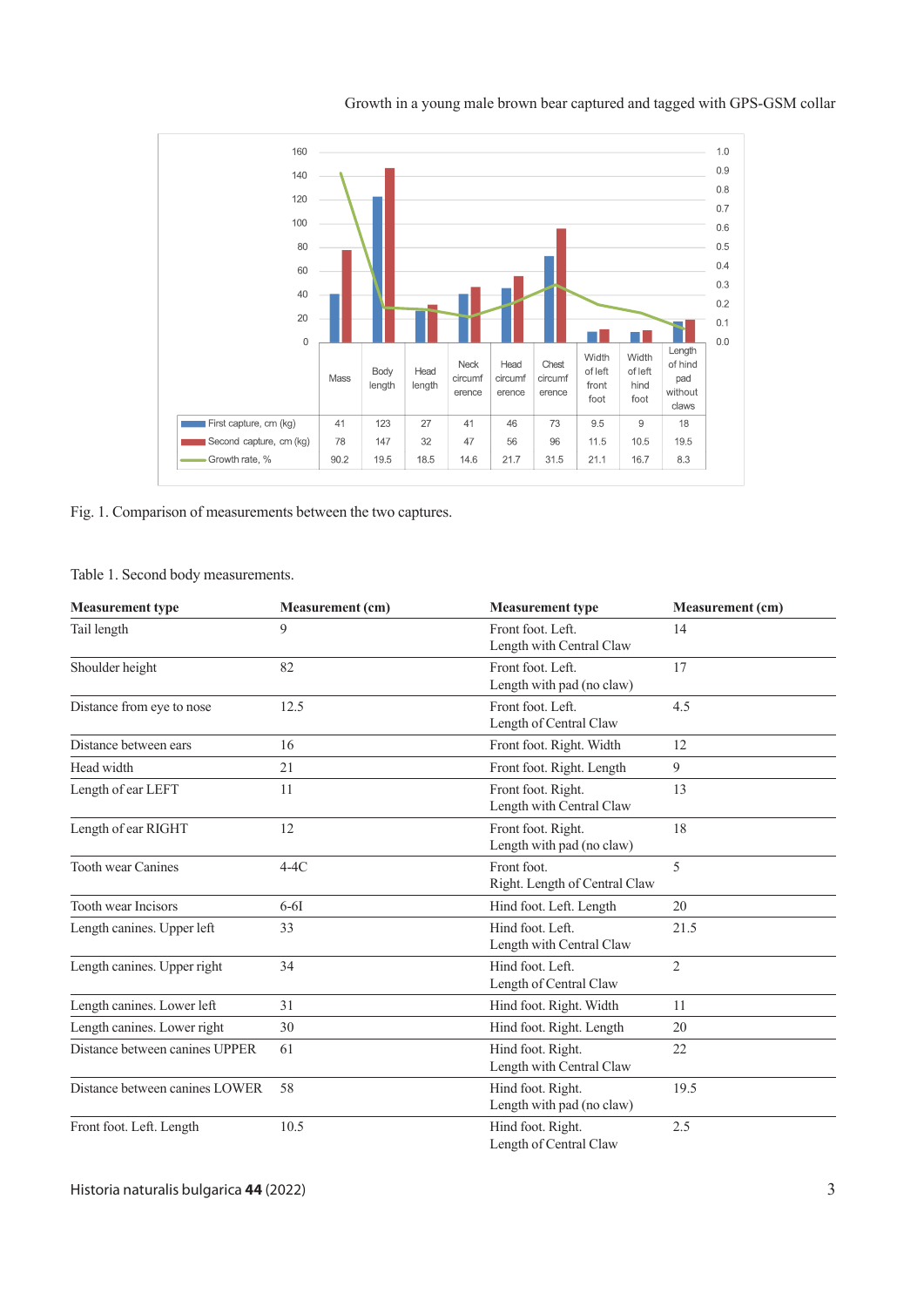Vladimir R. Todorov, Kalina Valchinkova, Kostadin Kanchev

head and body length (18.5 % and 19.5 %). The least pronounced change is the width of front food and length of hind food and the circumference of the neck (14.6 %). The data from the second measurement are shown in Table 1. The comparison between first and second measurement results are presented in Fig. 1.

Our results provide a basis to agree with data from previous surveys, showing that the weight of brown bears is growing rapidly, from the end of the first year to the end of the third (Huber et al., 1993; Kingsley et al., 1988; Kojola & Laitala, 2001; Swenson et al., 2007). The measured autumn body mass is not relevant to the absolute mass of the individual, especially in brown bears, whose mass varies widely before and after hibernation. However, several parameters give a sufficiently clear idea of the growth rate in this particular male individual – the increase in weight, the expansion of the circumference of the thorax and the significant increase in the size of the head.

The infestation with nematode *B. transfuga* in an individual from Bulgaria once again confirms the species being the most common parasite for bears, especially brown bears (Schaul, 2006). However, only five specimens of a nematode in the small intestine would not affect the normal growth and health status of the animal, since it is considered low infestation, especially it is assumed that bears raised in a controlled environment are uninfected (Huber et al., 1993).

## **Acknowledgements**

This work was partially supported by the Bulgarian Ministry of Education and Science under the National Research Program "Young scientists and postdoctoral students" approved by DCM # 577/17.08.2018. We would like to thank the Central Balkan National Park Directorate and State Enterprise for Management of Environmental Protection Activities (PUDOOS).

## **References**

- Arnemo J.M., Fahlman Å. 2007 Biomedical Protocols for Free-ranging Brown Bears, Gray Wolves, Wolverines and Lynx. Norwegian School of Veterinary Science, Tromsø, Norway.
- Blanchard B.M. 1987 Size and Growth Patterns of the Yellowstone Grizzly Bear. Bears: Their Biology and Management, Vol. 7, A Selection of Papers

from the Seventh International Conference on Bear Research and Management, Williamsburg, Virginia, USA, and Plitvice Lakes, Yugoslavia, February and March 1986 (1987), 99–107. https://doi.org/10.2307/3872615 **�**

- Borka-Vitalis L., Domokos G., Foldvari G., Majoros G. 2017 Endoparasites of brown bears in Eastern Transylvania, Romania. Ursus 28 (1): 20–30. https://doi.org/10.2192/URSUS-D-16-00015.1 **�**
- CB Administration 2019 Central Balkan National Park Web site [WWW Document]. Gen. info. https://visitcentralbalkan.net/protected-areas/flora/ forests/information-14-2.html **�** (accessed 31 May 2019)
- De Ambrogi M., Aghazadeh M., Hermosilla C., Huber D., Majnaric D., Reljic S., Elson-Riggins J. 2011 Occurrence of *Baylisascaris transfuga* in wild populations of European brown bears (*Ursus arctos*) as identified by a new PCR method. Veterinary Parasitology 179: 272–276.
- Executive Environmental Agency (Ministry of Environment and Water) 2016 National report on the state and protection of the environment in the Republic of Bulgaria. Estimation of the number of the brown bear (*Ursus arctos*) in Bulgaria for the period 2011–2016. **�**
- Foster G.W., Gunningham M.W., Kinsella J.M., Forrester D.J. 2011 Parasitic Helminths of Black Bear Cubs (*Ursus americanus*) from Florida. Journal of Parasitology 90 (1): 173–175.
- Gawor J., Gawor J., Gromadka R., Zwijacz-Kozica T., Zieba F. 2017 A modified method for molecular identification of *Baylisascaris transfuga* in European brown bears (*Ursus arctos*). Parasitology Research 116: 3447–3452.

https://doi.org/0.1007/s00436-017-5660-2 **�**

- Gittleman J.L. 1986 Carnivore life history patterns: allometric, phylogenetic, and ecological associations. American Naturalist 127 (6): 744–771. https://doi.org/10.1086/284523 **�**
- Huber D., Kulier I., Poljak A., Devčić-Kuhar B. 1993 Food intake and mass gain of hand-reared brown bear cubs. Zoo Biology 12 (6): 525–533. https://doi.org/10.1002/zoo.1430120604 **�**
- Kazacos K.R. 2016 *Baylisascaris* Larva Migrans: U.S. Geological Survey Circular 1412, 122, 3 appendixes.

https://doi.org/10.3133/cir1412 **�**

Kingsley M.C.S., Nagy A.J., Reynolds H.V. 1988 Growth in length and weight of northern brown

4 Historia naturalis bulgarica **44** (2022)